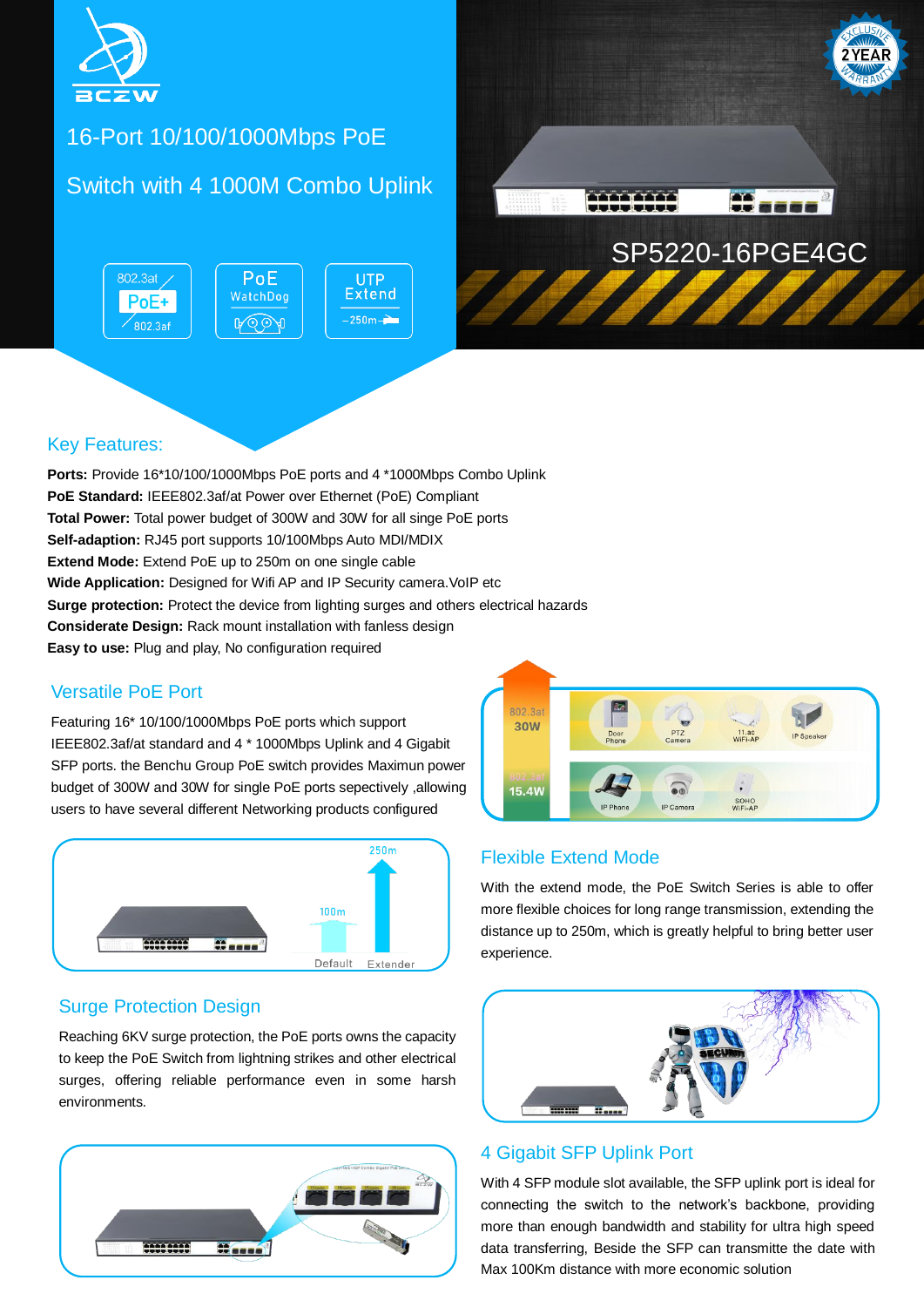## SP5220-16PGE4GC

16-Port 10/100/1000Mbps PoE Switch with 4 Gigabit Combo Uplink

### Technical Datasheet

| <b>Model</b>                             | <b>SP5220-16PGE4GC</b>                                                                                                                                             |           |  |
|------------------------------------------|--------------------------------------------------------------------------------------------------------------------------------------------------------------------|-----------|--|
| <b>Hardware Specifications</b>           |                                                                                                                                                                    |           |  |
| Connector                                | 16 10/100/1000BASE-T RJ45 auto MDI/MDIX ports<br>4 10/100/1000BASE-T RJ45 auto MDI/MDIX ports<br>4 1000 Base-X SFP Slots                                           |           |  |
| PoE Port                                 | 16 10/100/1000Mbps POE PSE port                                                                                                                                    |           |  |
| <b>SFP</b>                               | Singe fiber/Dual fiber supported. Distance vary the module                                                                                                         |           |  |
| Thermal Fan                              | <b>Fanless Design</b>                                                                                                                                              |           |  |
| <b>LED</b> indicators                    | Power Indicator: PWR(green).<br>Network Indicator: Link(yellow)<br>PoE Working Indicator: PoE(green)                                                               |           |  |
| <b>Switch Architecture</b>               | Store and Forward                                                                                                                                                  |           |  |
| <b>Transmission model</b>                | IEEE802.3X full-duplex and Backpressure half-duplex                                                                                                                |           |  |
| Switch Performance                       | Backplane bandwidth                                                                                                                                                | 64Gbps    |  |
|                                          | Packet forwarding rate                                                                                                                                             | 35.71Mpps |  |
|                                          | MAC address                                                                                                                                                        | 16k       |  |
| Power requirement                        | AC100-240V 50/60Hz                                                                                                                                                 |           |  |
| <b>ESD Protection</b>                    | 6KV ESD                                                                                                                                                            |           |  |
| Dimension(WxDxH)                         | 440mm x 290mm x 44.5mm(17.32in x 11.42in x 1.75in)                                                                                                                 |           |  |
| Weight                                   | 3.5kg                                                                                                                                                              |           |  |
| Power over Ethernet (PoE) Specifications |                                                                                                                                                                    |           |  |
| Network standard                         | IEEE802.3i 10 BASE-T<br>IEEE802.3u 100 BASE-TX<br>IEEE802.3x Flow Control<br>IEEE802.3af Power over Ethernet<br>IEEE802.3at Power over Ethernet<br>IEEE802.3az EEE |           |  |
| PoE Standard                             | IEEE 802.3af Power over Ethernet/PSE<br>IEEE 802.3at Power over Ethernet Plus/PSE                                                                                  |           |  |
| PoE Supply Type                          | $1/2(+)$ , $3/6(-)$ End-span                                                                                                                                       |           |  |
| PoE Power Output                         | Per Port 52V DC, 300mA. max. 15.4 watts (IEEE 802.3af)<br>Per Port 52V DC, 600mA. max. 30 watts (IEEE 802.3at)                                                     |           |  |
| PoE Power budget                         | 300W                                                                                                                                                               |           |  |
| Environment                              |                                                                                                                                                                    |           |  |
| Safety                                   | FCC Part15 Class A, CE. RoHs                                                                                                                                       |           |  |
| Environment specification                | Operating temperature: -20°C~55°C, operating humidity: 5%~95%<br>Storage temperature: -20°C~75°C, storage humidity: 5%~95%                                         |           |  |